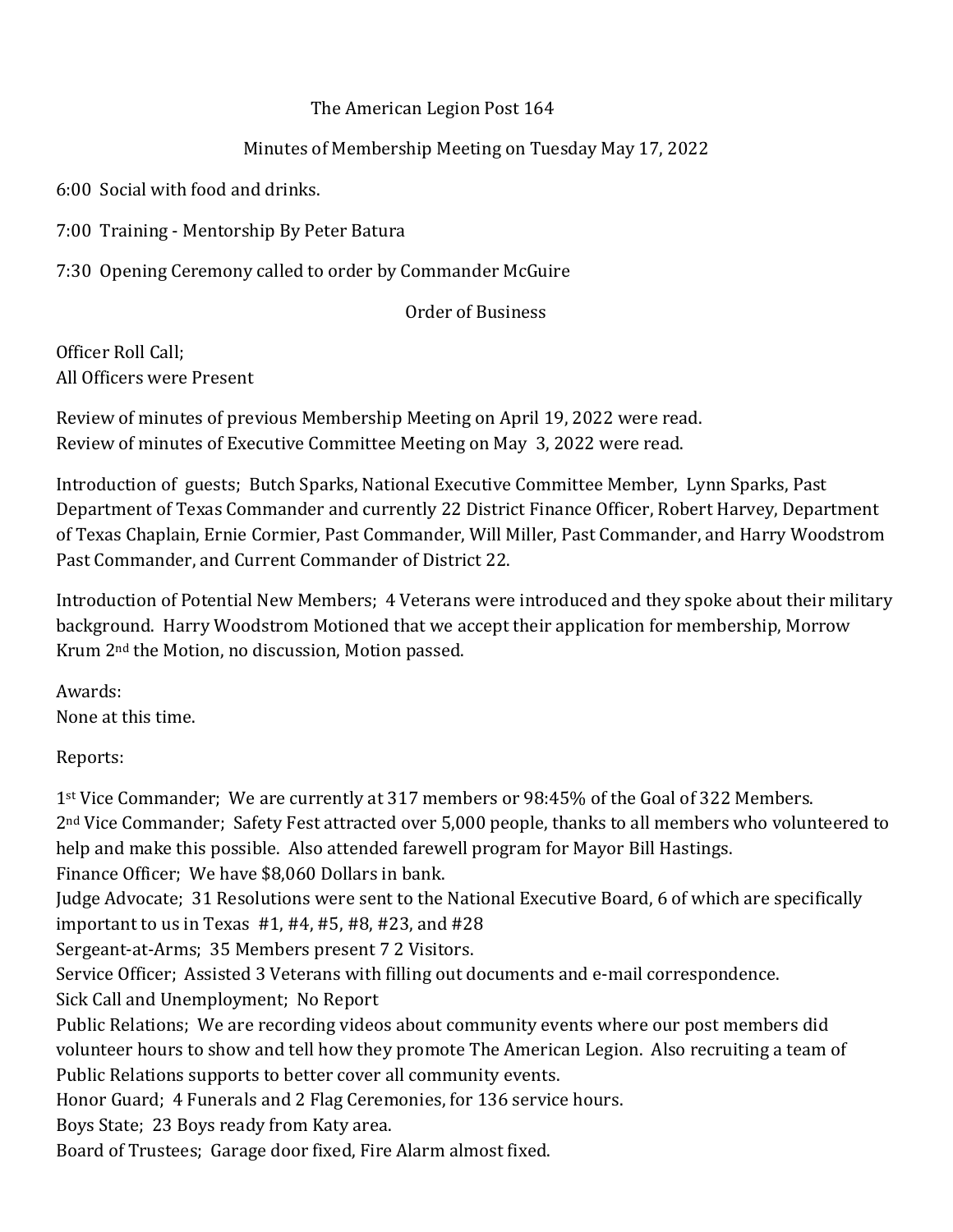## Unfinished Business;

Department of Texas Convention July 13 to 17, 2022 in Austin. These members are selected to attend as delegates; Butch Sparks, Harry Woodstrom, James McGuire, and Peter Batura. Harry Woodstrom Motioned to accept these members as delegates to the Department of Texas Convention, Motion was 2<sup>nd</sup> by Morrow Krum, no discussion, Motion passed.

Officer Candidate final Election;

Commander McGuire opened the floor for nominations for the following Officer Positions;

1. Sergeant-At-Arms: Kenneth Trunnell, Hearing no other nominations, Commander closed the Ballot. Butch Sparks Motioned for The Adjutant to cast 1 Ballot for Kenneth Trunnell, Ted Whiteman 2<sup>nd</sup> the Motion, no discussion, Motion Passed.

2. Service Officer: Tracey McDonald, Hearing no other nominations, Commander closed the Ballot. Butch Sparks Motioned for The Adjutant to cast 1 Ballot for Tracey McDonald, Phill Yates 2<sup>nd</sup> the Motion, no discussion, Motion Passed.

3. Executive Committee Position #1 : Forrest Croom, Hearing no other nominations, Commander closed the Ballot. Butch Sparks Motioned for The Adjutant to cast 1 Ballot for Forrest Croom, Phil Malsbary 2nd the Motion, no discussion, Motion passed.

4. Executive Committee Position #2 : Deborah Bortisser, Hearing no other nominations, Commander closed the Ballot. Butch Sparks Motioned for The Adjutant to cast 1 Ballot for Deborah Bortisser, Kenneth Trunnell 2nd the Motion, no discussion, Motion passed.

New Business, Correspondence, and Announcements

New Business;

# Installation of Post Officers

Newly elected Post Officers were installed by Lynn Sparks, Past Department of Texas Commander to the following positions for 2022 to 2023; Post Commander = Peter Batura, 1<sup>st</sup> Vice Commander = Roy Miller, 2nd Vice Commander = Philip Malsbary, Adjutant = William-Bill Kennison, Finance Officer = Harry Woodstrom, Judge Advocate = Butch Sparks, Chaplain = Glenda Hoffman, Historian = Phill Yates, Sergeant-at-Arms = Kenneth Trunnell, Tracey McDonald, Public Relations Officer = Andy Valadez, Position #1 Executive Committee = Forrest Croom, Position #2 Executive Committee = Deb Bortisser, Board of Trustees  $5<sup>th</sup>$  Position = James McGuire

More New Business; Harry Woodstrom Motioned to Renew Bond for Post Officers, 2nd by Phil Malsbary, no discussion, Motion passed. Butch Sparks Motioned to return Bus Fees to where they came from, Motion was 2nd by Phill Yates, during discussion Ted Whiteman amended the Motion to send a letter to schools for a disposition of Bus Refund, Amendment was 2<sup>nd</sup> by Harry Woodstrom, no discussion, amendment passed, back to original Motion, no further discussion, original Motion passed. Finance Officer will send the letter.

# Announcements;

Veterans Breakfast is on June 4th from 7 to 10am Come at 6:00am to help set-up Next Post Executive Committee Meeting is on June 7<sup>th</sup> at 7:30pm Next Post Membership Meeting is on June 21st at 7:30pm